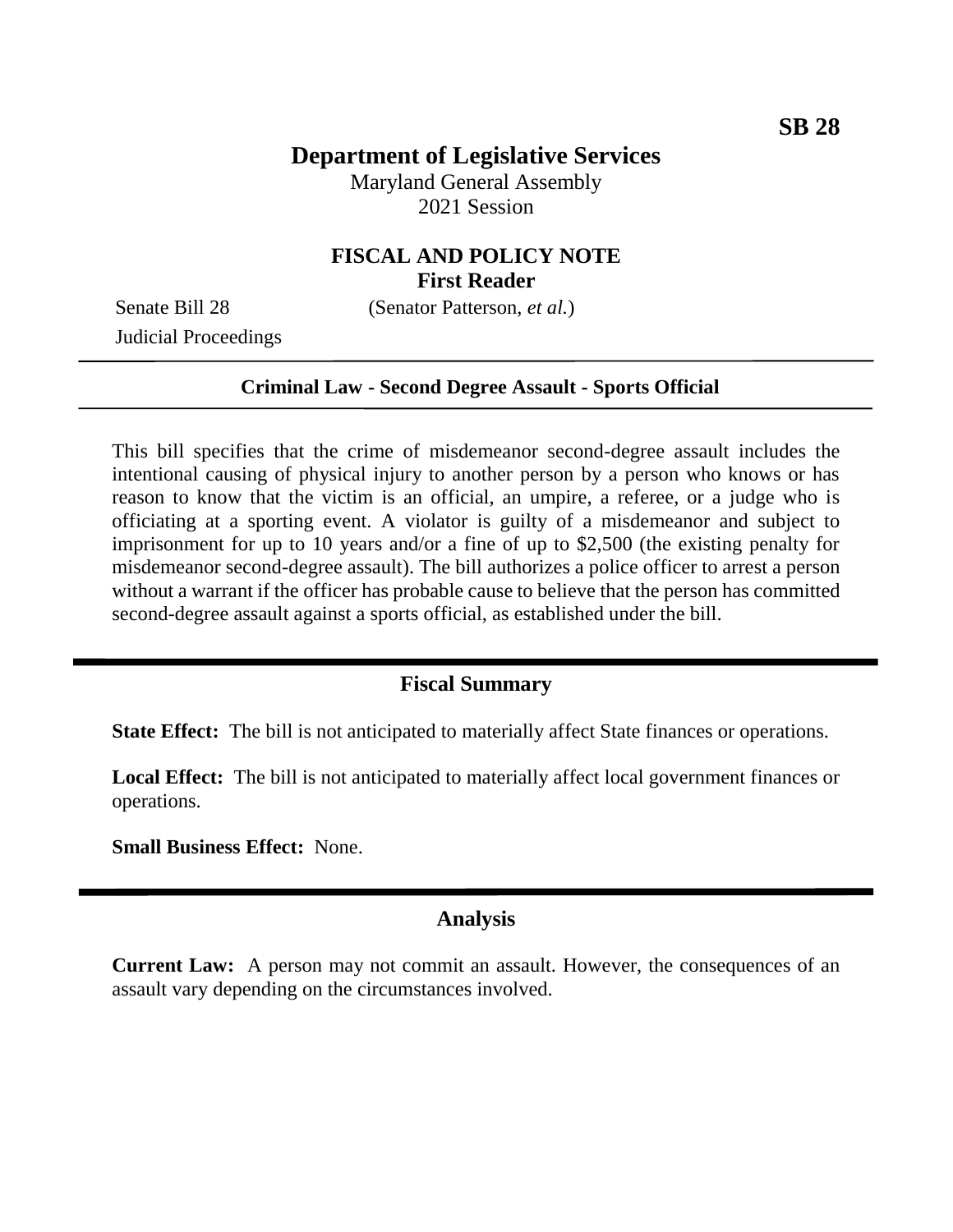### *First-degree Assault*

A person commits a first-degree assault if he or she (1) intentionally causes or attempts to cause serious physical injury to another person; (2) commits an assault with a firearm, including a handgun, assault pistol, machine gun, or other specified firearms; or (3) intentionally strangles another person. A person who commits a first-degree assault is guilty of a felony and subject to imprisonment for up to 25 years.

# *Felony Second-degree Assault*

A person commits a felony second-degree assault if he or she intentionally causes "physical injury" to another person and knows or has reason to know that the other person is a (1) law enforcement officer or parole or probation agent engaged in the performance of the officer/agent's official duties or (2) a firefighter, an emergency medical technician, a rescue squad member, or any other first responder engaged in providing emergency medical care or rescue services. "Physical injury" means any impairment of physical condition, excluding minor injuries. Violators are subject to imprisonment for up to 10 years and/or a maximum fine of \$5,000.

# *Misdemeanor Second-degree Assault*

The misdemeanor second-degree assault statute applies to assaults that are not considered to be felony assaults in the first or second degrees. Under the misdemeanor second-degree assault statute, a person is prohibited from committing an assault. A violator is subject to imprisonment for up to 10 years and/or a maximum fine of \$2,500. Assault means the crimes of assault, battery, and assault and battery, which are defined through case law.

### *Warrantless Arrests*

Generally, for a police officer to be authorized to make an arrest, a judge or District Court commissioner must first issue a warrant based on a finding of probable cause. A law enforcement officer may, however, make a warrantless arrest when (1) a person commits or attempts to commit a felony or misdemeanor in the officer's presence or within view of the officer; (2) the officer has probable cause to believe that a felony or misdemeanor is being committed in the presence or within the view of the police officer; (3) the police officer has probable cause to believe that a person has committed or attempted to commit a felony, whether or not in the presence or within the view of the police officer; or (4) the officer has probable cause to believe that the person has committed one of a limited number of offenses specified in statute and that unless the person is arrested immediately, the person may not be apprehended, may cause physical harm or property damage, or may tamper with, dispose of, or destroy evidence.